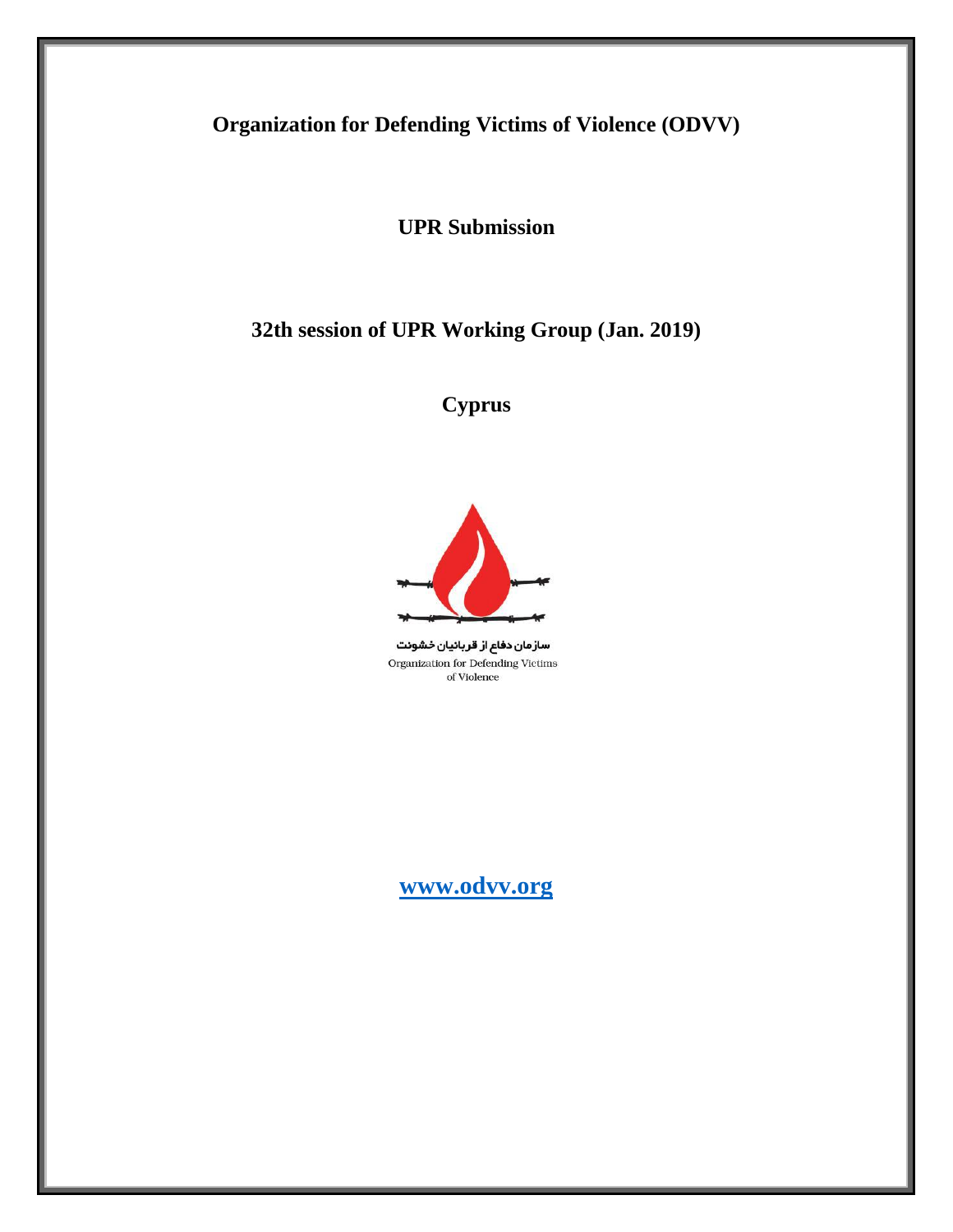### **About ODVV**

1. The Organization for Defending Victims of Violence (ODVV) is a non-governmental, nonprofit, non-partisan organization in Special Consultative Status to ECOSOC. ODVV was established in 1988 in Tehran and has been active in the field of human rights and humanitarian activities.

2. ODVV is also associated to the United Nations Department of Public Information (UNDPI), a member of the UN Conference of Non-Governmental Organizations (CONGO), AMAN Network of Rehabilitation Centers in the Middle East and North Africa and International Rehabilitation Council for Torture Victims (IRCT). ODVV has cooperated with international organizations in a variety of issues and has working relations with many NGOs in Iran and around the globe.

3. ODVV is focused on promoting human rights, supporting victims of violence, empowering Iranian civil society, and offering human rights consultations to the Iranian institutions and organizations. ODVV is actively involved in running various human rights education courses, workshops, seminars, and conferences. Other activities include:

- Participation in UN Commission on Human Rights and the Human Rights Council sessions in Geneva;

- Publication of different books and booklets on human rights such as Rights of the Child, Unilateral Coercive Measures (Economic Sanctions), Racism, Racial Discrimination, Islamophobia and Xenophobia;

- Publishing *Defenders* Quarterly (in English), human rights news and developments *Weekly* (in Farsi), updating ODVV websites in English, Farsi and Arabic;

- Internship for Iranian and international students.

4. ODVV is submitting the following report on the human rights situation of Cyprus, in order to contribute to the improvement of the human rights situation.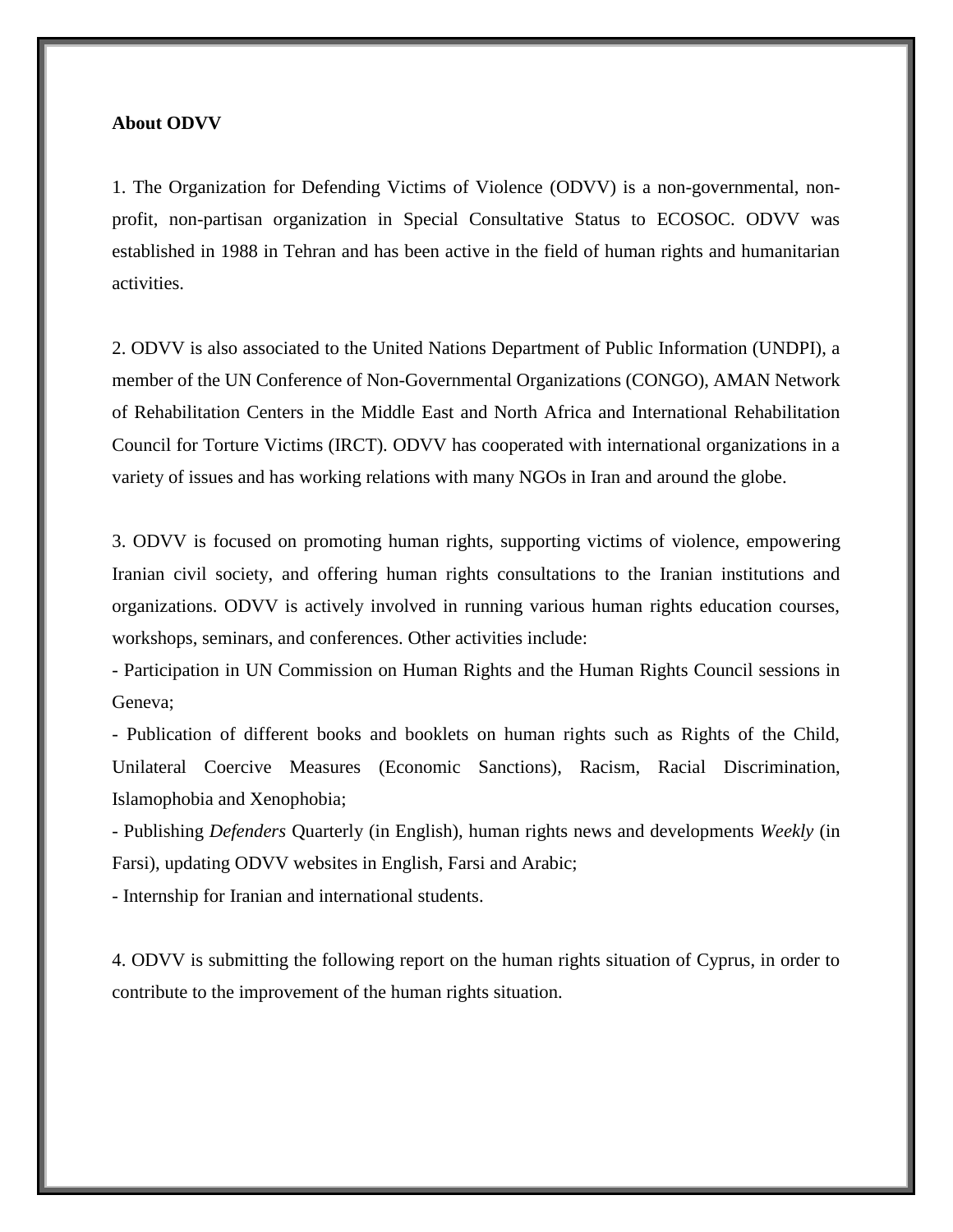## **Implementation of international human rights obligations**

#### **A) Migrants, refugees and asylum seekers**

5. Cyprus has joined the UN Refugees Convention and its protocol, however, the UN Committee on the Elimination of Racial Discrimination (CERD) expressed concerns on the limited employment options for asylum-seekers living in Cyprus, the insufficient amount of social assistance they receive and the limited reception facilities. The Committee also raised concerns on the insufficient access to services for the asylum-seekers staying at the Kofinou Reception and Accommodation Center for Applicants for International Protection, the only official centre hosting asylum-seekers on the island.

6. According to Council of Europe Commissioner for Human Rights, concerns remain about the widespread use of lengthy detention of failed asylum seekers and of other migrants and the practice of re-arresting and re-detaining them.

## **B) Persons with disabilities**

7. According to article 7 of the Universal Declaration of Human Rights, all people are equal before the law and are entitled without any discrimination to equal protection of the law. Cyprus seems to be in breach of these commitments. The UN Committee on the Rights of Persons with Disabilities expressed concerns on the insufficient access of people with disabilities to health care, the high level of unemployment among them and the inadequate measures to promote their access to employment in an open labour market.

8. Also the Committee is concerned that Women and girls with disabilities are not equally and systematically mainstreamed in the gender equality agenda.

#### **C) Minorities, Hate crimes**

9. According to the committee on the Elimination of Racial Discrimination (CERD), racially motivated verbal abuse and physical attacks by right wing extremists and neo-Nazi groups against persons of foreign origin, as well as against human rights defenders and Turkish Cypriots have been reported. The Committee is also concerned at the use of racist stereotypes and hate speech in the public sphere, sometimes promulgated by the media against members of certain minority groups, including the Roma community, and against ethnic minorities who are Muslims.